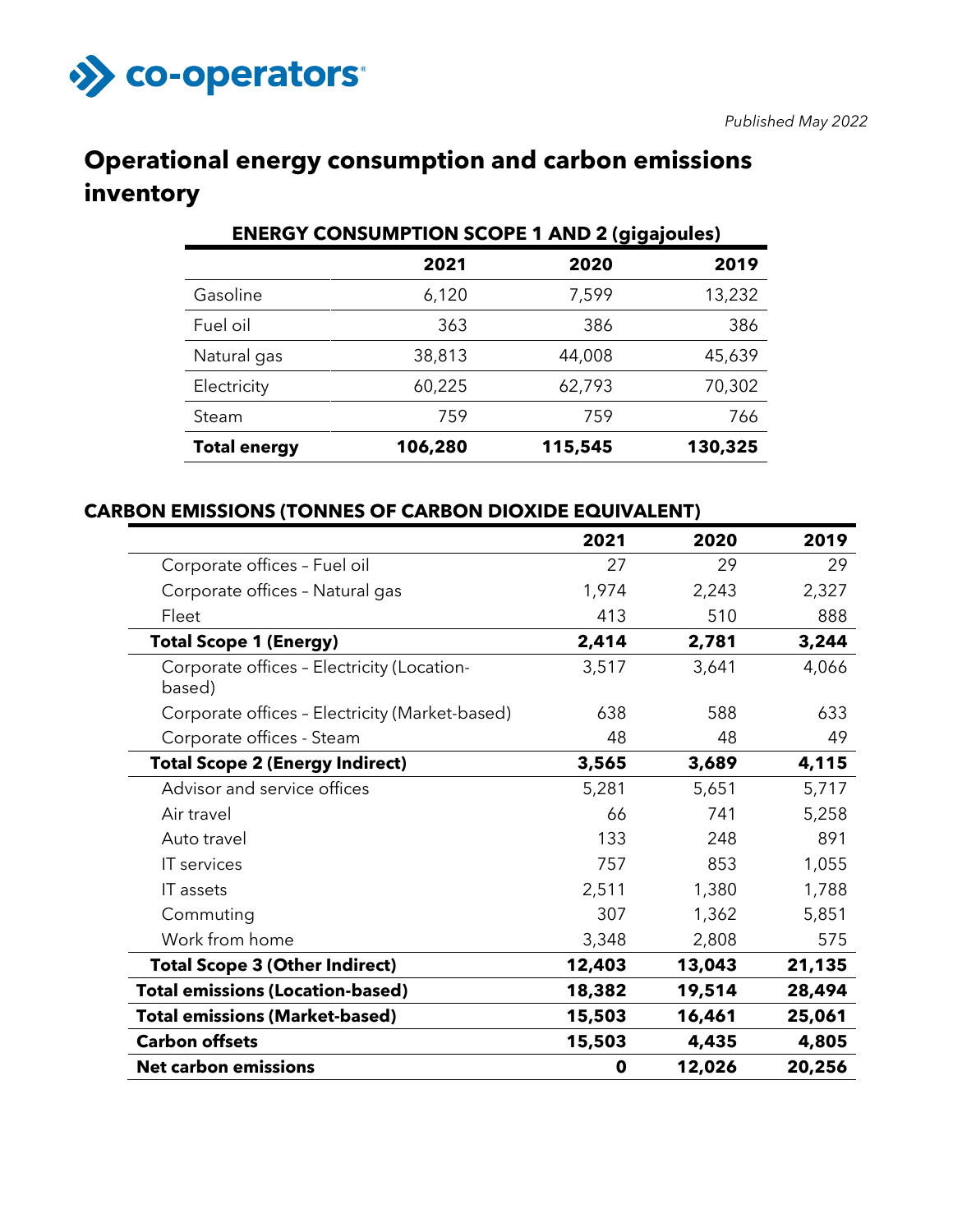# **CARBON EMISSIONS INTENSITY**

|                                                                                    | 2021 | 2020 | 2019 |
|------------------------------------------------------------------------------------|------|------|------|
| Tonnes of carbon dioxide equivalent (location-<br>based) per \$1 million of income |      |      |      |

# **METHODOLOGY**

#### **Approach and Boundary**

Our greenhouse gas inventory is calculated using the operational control approach, as outlined by the World Resources Institute and World Business Council for Sustainable Development's [Greenhouse Gas Protocol.](https://ghgprotocol.org/) The organizational boundary of this inventory includes data from our larger companies, consistent with reporting in our Integrated Annual Report (page 112), and accounts for 99% of our operations by income.

Carbon dioxide, methane and nitrous oxide are included in all emission totals and are reflected in the emission intensity figures; the intensity figures include emissions from scopes 1, 2 and 3.

Having met our goal to become carbon neutral equivalent by 2020, in 2021 we revised our carbon inventory. Scope 1 and 2 emissions were adjusted to include an estimate of emissions from smaller offices, which were previously excluded. We expanded the emissions sources that are included in scope 3 to include Financial Advisor and service offices, IT services, IT assets, commuting and working from home; business travel by air and auto were previously included and remain so.

We selected 2019 as our new base year. This was to ensure we had complete and accurate data, to the extent possible, for each of the new sources included in our inventory. It is also the base year against which we will measure our progress on our goal of being net zero in our operations by 2040. The following emission sources were assessed and deemed to be immaterial: fugitive emissions from buildings; business travel by train; business travel in rental vehicles; commuting by public transit.

In 2020 we were carbon neutral equivalent relative to our previous boundary, and in 2021 we maintained carbon neutrality, relative to our new boundary. Carbon neutrality was achieved through the following:

- purchases of renewable energy certifications for select corporate offices (accounted for in the market-based emissions totals)
- purchases of renewable energy certificates and carbon offsets specifically for our Financial Advisor and service offices, to make them 'carbon neutral' (accounted for in carbon offsets)
- purchases of carbon offsets in an amount equivalent of the remaining total of our scopes 1, 2 and 3 emissions (accounted for in carbon offsets)

We require that the carbon offsets we purchase be verified to a recognized verification standard, to ensure additionality, accuracy, permanence, and the absence of significant social or environmental harm. Beyond verification, we avoid any offsets from projects where there is evidence that calls into question the quality of the offsets. The offsets we use are also included on public registries to confirm that they are unique and not double-counted.